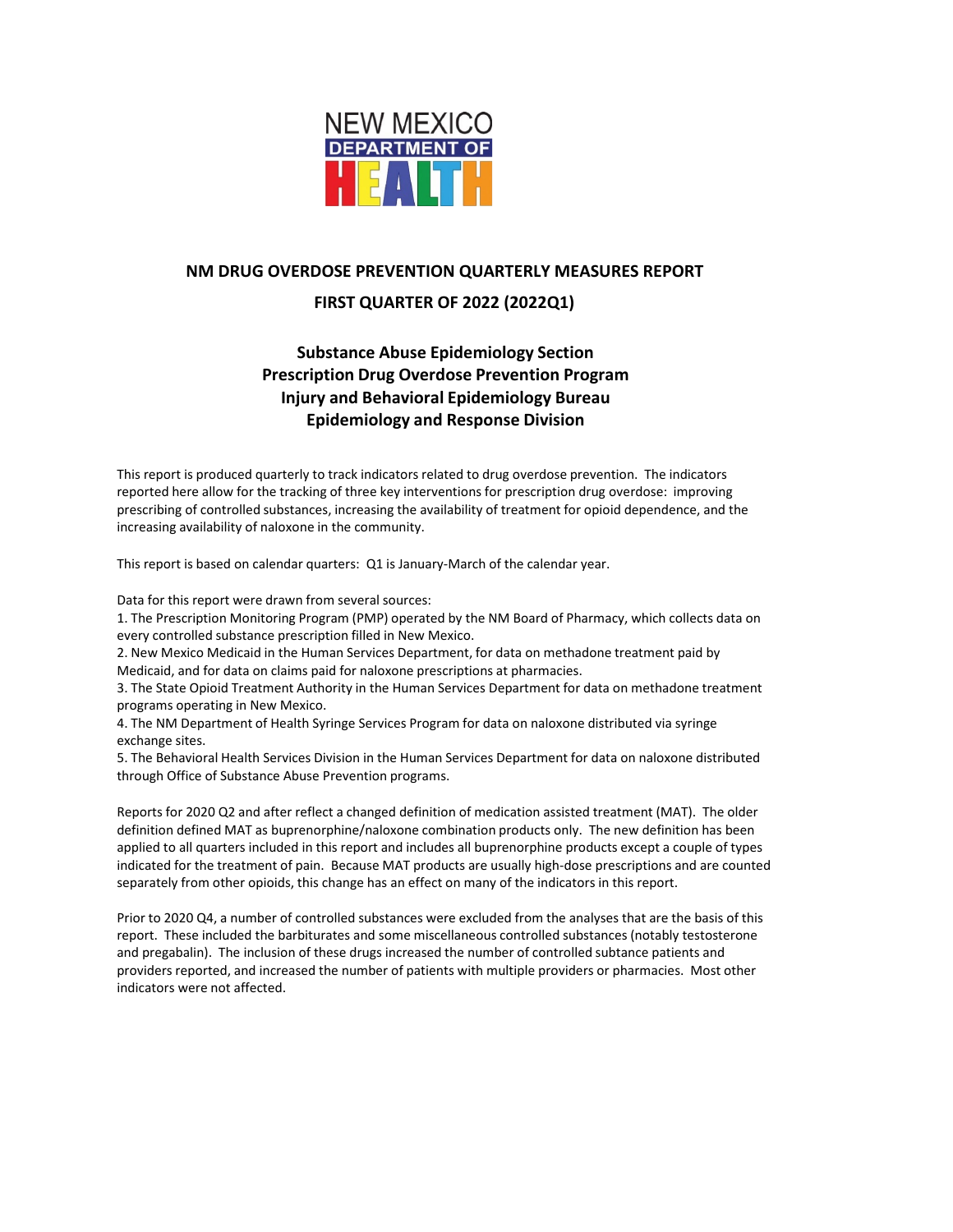

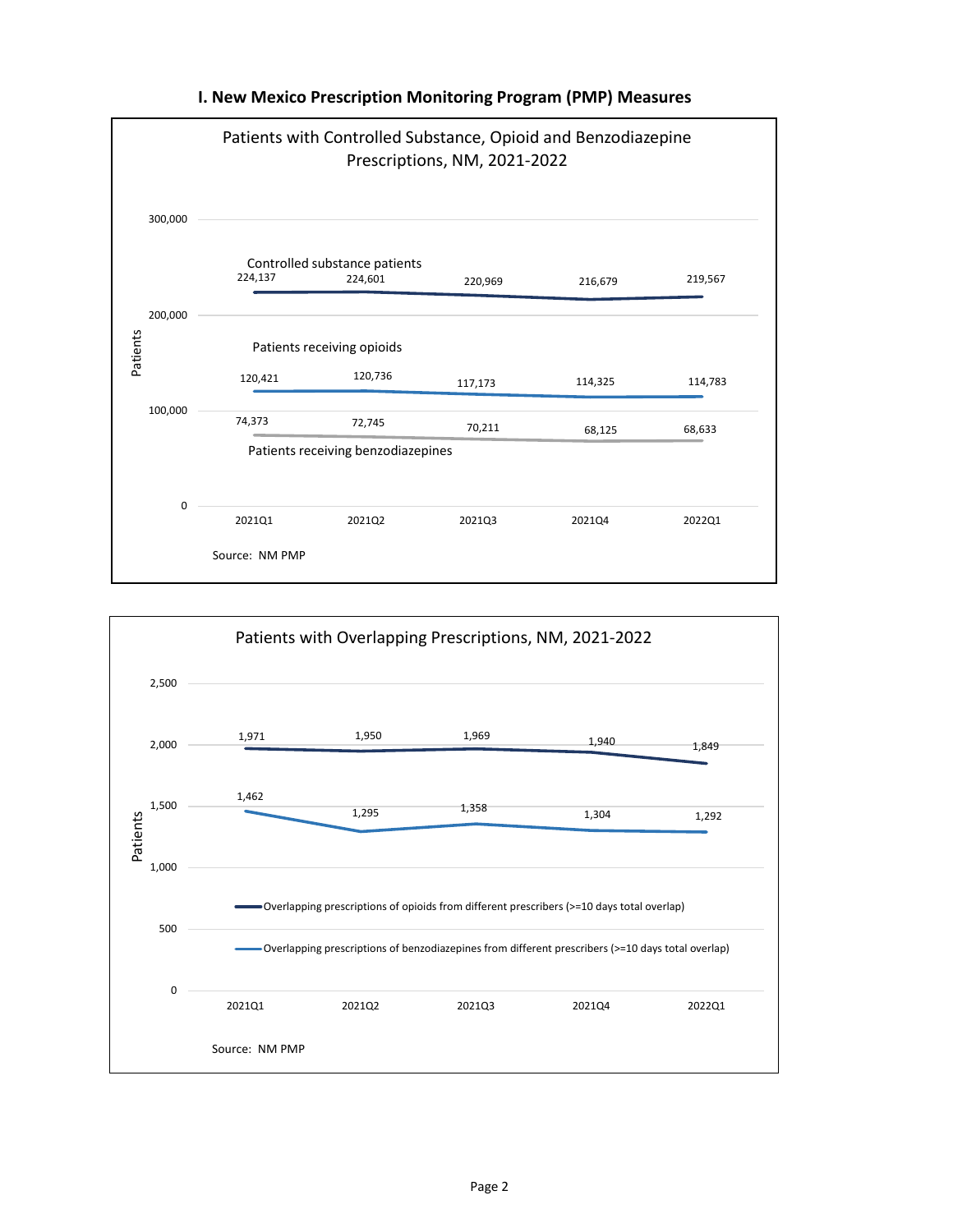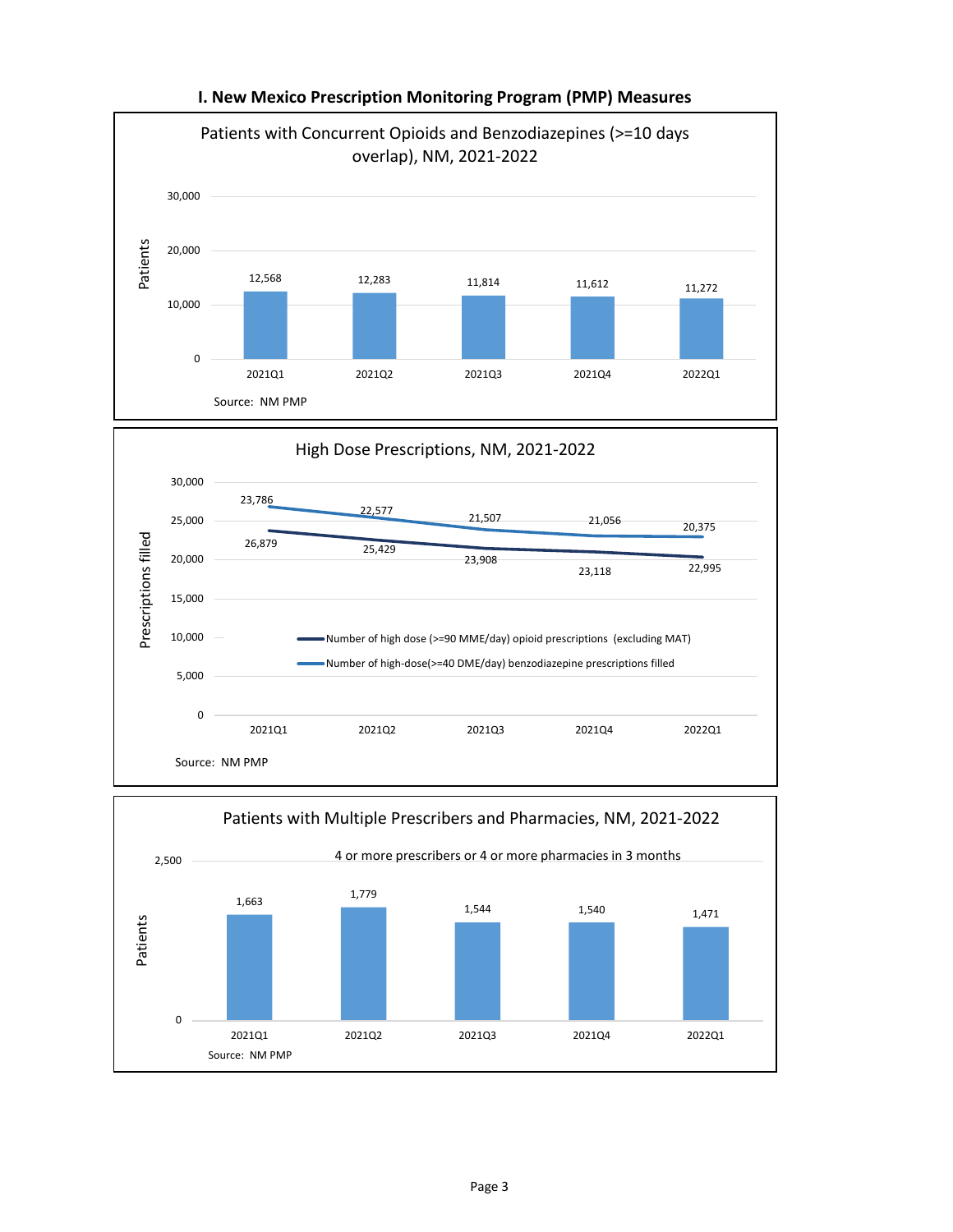| Year and Quarter                                                           | 2021Q1      | 2021Q4      | 2022Q1      | Quarterly %<br>Change<br>2021Q4 vs<br>2022Q1 | Quarterly<br>% Change<br>2021Q1 vs<br>2022Q1 |
|----------------------------------------------------------------------------|-------------|-------------|-------------|----------------------------------------------|----------------------------------------------|
| Total number of controlled substance patients                              | 224,137     | 216,679     | 219,567     | 1.3%                                         | $-2.0%$                                      |
| Number of patients receiving opioids (excluding MAT)                       | 120,421     | 114,325     | 114,783     | 0.4%                                         | $-4.7%$                                      |
| Number of opioid prescriptions filled (excluding MAT)                      | 260,693     | 242,343     | 242,648     | 0.1%                                         | $-6.9%$                                      |
| Number of MAT buprenorphine prescriptions filled                           | 28,974      | 28,033      | 28,793      | 2.7%                                         | $-0.6%$                                      |
| Number of high dose (>=90 MME/day) opioid<br>prescriptions (excluding MAT) | 23,786      | 21,056      | 20,375      | $-3.2%$                                      | $-14.3%$                                     |
| Total MME of opioids filled - (excluding MAT)                              | 192,944,809 | 175,622,906 | 172,332,425 | $-1.9%$                                      | $-10.7%$                                     |
| Total MME/prescription-day                                                 | 46          | 44          | 44          | 0.2%                                         | $-4.3%$                                      |
| Number of patients receiving benzodiazepines                               | 74,373      | 68,125      | 68,633      | 0.7%                                         | $-7.7%$                                      |
| Number of benzodiazepine prescriptions filled                              | 163,797     | 147,829     | 148,772     | 0.6%                                         | $-9.2%$                                      |
| Number of high-dose(>=40 DME/day) benzodiazepine<br>prescriptions filled   | 26,879      | 23,118      | 22,995      | $-0.5%$                                      | $-14.4%$                                     |
| Total DME of benzodiazepines filled                                        | 79,501,087  | 71,404,884  | 70,843,854  | $-0.8%$                                      | $-10.9%$                                     |
| <b>Total DME/patient</b>                                                   | 1,069       | 1,048       | 1,032       | $-1.5%$                                      | $-3.4%$                                      |

**SOURCE OF DATA:** NM Prescription Monitoring Program (PMP), NM Prescribers with at least 20 controlled substance patients

MAT = Medication assisted treatment - the use of buprenorphine products indicated for treatment of opioid use disorder. Excludes products indicated for the treatment of pain.

MME = Morphine Milligram Equivalent; reference at htpp://www.cdc.gov/drugoverdose/pdf/calculating\_total\_daily\_dosea.pdf

DME = Diazepam Milligram Equivalent; reference at http://archinte.jamanetwork.com/article.aspx?articleid=217249, 2004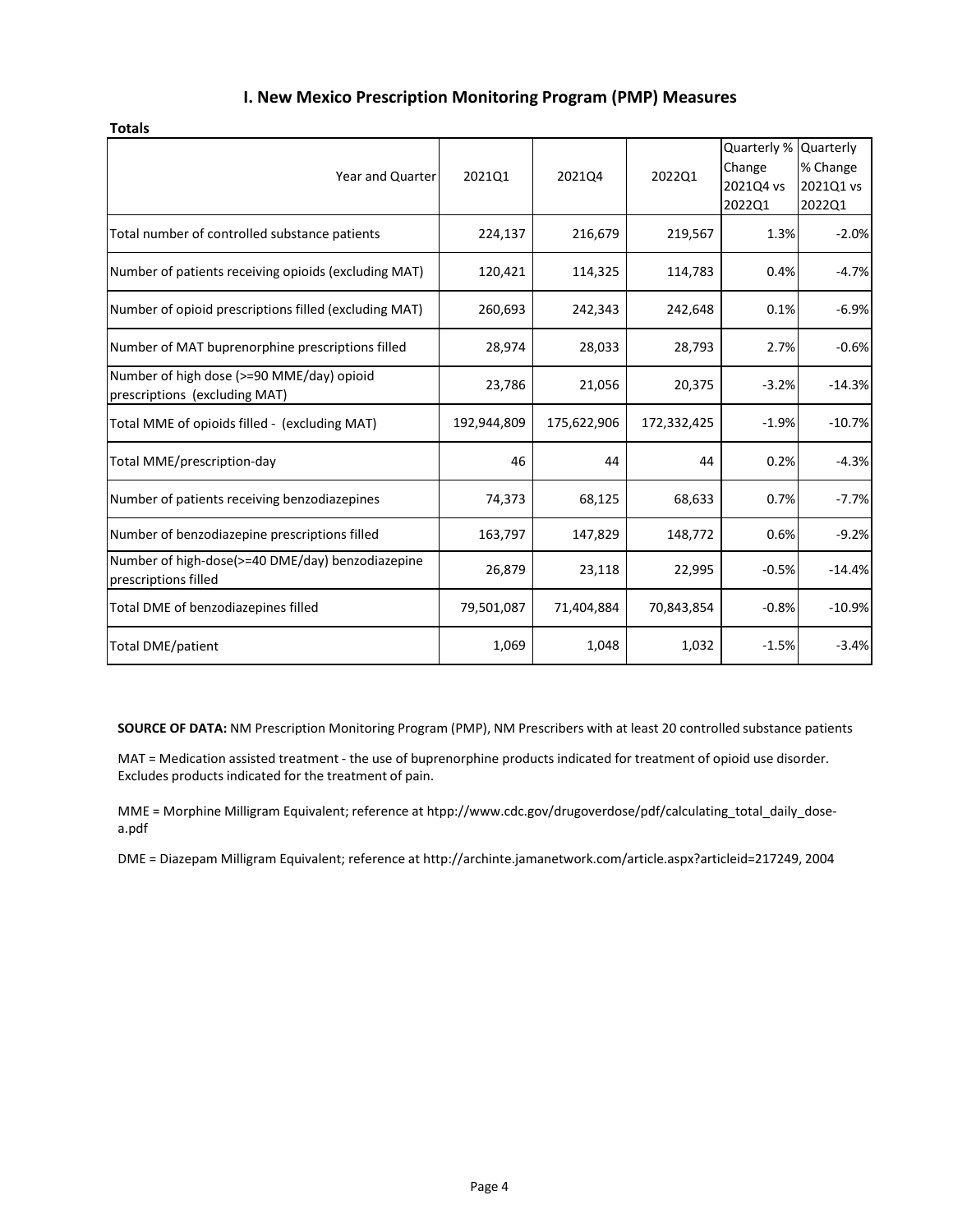| <b>Number of Patients with:</b> |  |  |
|---------------------------------|--|--|
|---------------------------------|--|--|

| Year and Quarter                                                                                        | 2021Q1 | 2021Q4 | 2022Q1 | Quarterly %<br>Change<br>2021Q4 vs<br>2022Q1 | Quarterly %<br>Change<br>2021Q1 vs<br>2022Q1 |
|---------------------------------------------------------------------------------------------------------|--------|--------|--------|----------------------------------------------|----------------------------------------------|
| High dose opioids (>=90 MME/day) (excluding<br>MAT)                                                     | 8,573  | 7,831  | 7,586  | $-3.1%$                                      | $-11.5%$                                     |
| High dose benzodiazepines (>=40 DME/day)                                                                | 11,901 | 10,140 | 10,193 | 0.5%                                         | $-14.4%$                                     |
| Opioids >=90 days and <90% of days in past 6<br>months (excluding MAT)                                  | 14,572 | 14,228 | 13,893 | $-2.4%$                                      | $-4.7%$                                      |
| Opioids >=90% of days in past 6 months<br>(excluding MAT)                                               | 27,608 | 25,520 | 25,102 | $-1.6%$                                      | $-9.1%$                                      |
| Benzodiazepines >=90 days and <90% of days in<br>past 6 months                                          | 17,448 | 16,431 | 16,190 | $-1.5%$                                      | $-7.2%$                                      |
| Benzodiazepines >=90% of days in past 6 months                                                          | 22,261 | 20,453 | 20,249 | $-1.0%$                                      | $-9.0%$                                      |
| Overlapping prescriptions of opioids from<br>different prescribers (>=10 days total overlap)            | 1,971  | 1,940  | 1,849  | $-4.7%$                                      | $-6.2%$                                      |
| Overlapping prescriptions of benzodiazepines<br>from different prescribers (>=10 days total<br>overlap) | 1,462  | 1,304  | 1,292  | $-0.9%$                                      | $-11.6%$                                     |
| Concurrent opioid and benzodiazepines (>=10<br>days overlap)                                            | 12,568 | 11,612 | 11,272 | $-2.9%$                                      | $-10.3%$                                     |
| High dose opioids (>=90 MME/day) plus<br>benzodiazepines                                                | 1,908  | 1,677  | 1,630  | $-2.8%$                                      | $-14.6%$                                     |
| Multiple prescribers and pharmacies: 4 or more<br>prescribers or 4 or more pharmacies in 3 months       | 1,663  | 1,540  | 1,471  | $-4.5%$                                      | $-11.5%$                                     |
| New Opioid Patients with at least 30 days of<br>coverage in the past 3 months (excl MAT)                | 1,920  | 2,103  | 1,918  | $-8.8%$                                      | $-0.1%$                                      |
| New Benzodiazepine Patients with at least 30<br>days of coverage in the past 3 months                   | 3,267  | 3,047  | 3,117  | 2.3%                                         | $-4.6%$                                      |

**SOURCE OF DATA:** NM Prescription Monitoring Program (PMP), NM Prescribers with at least 20 controlled substance patients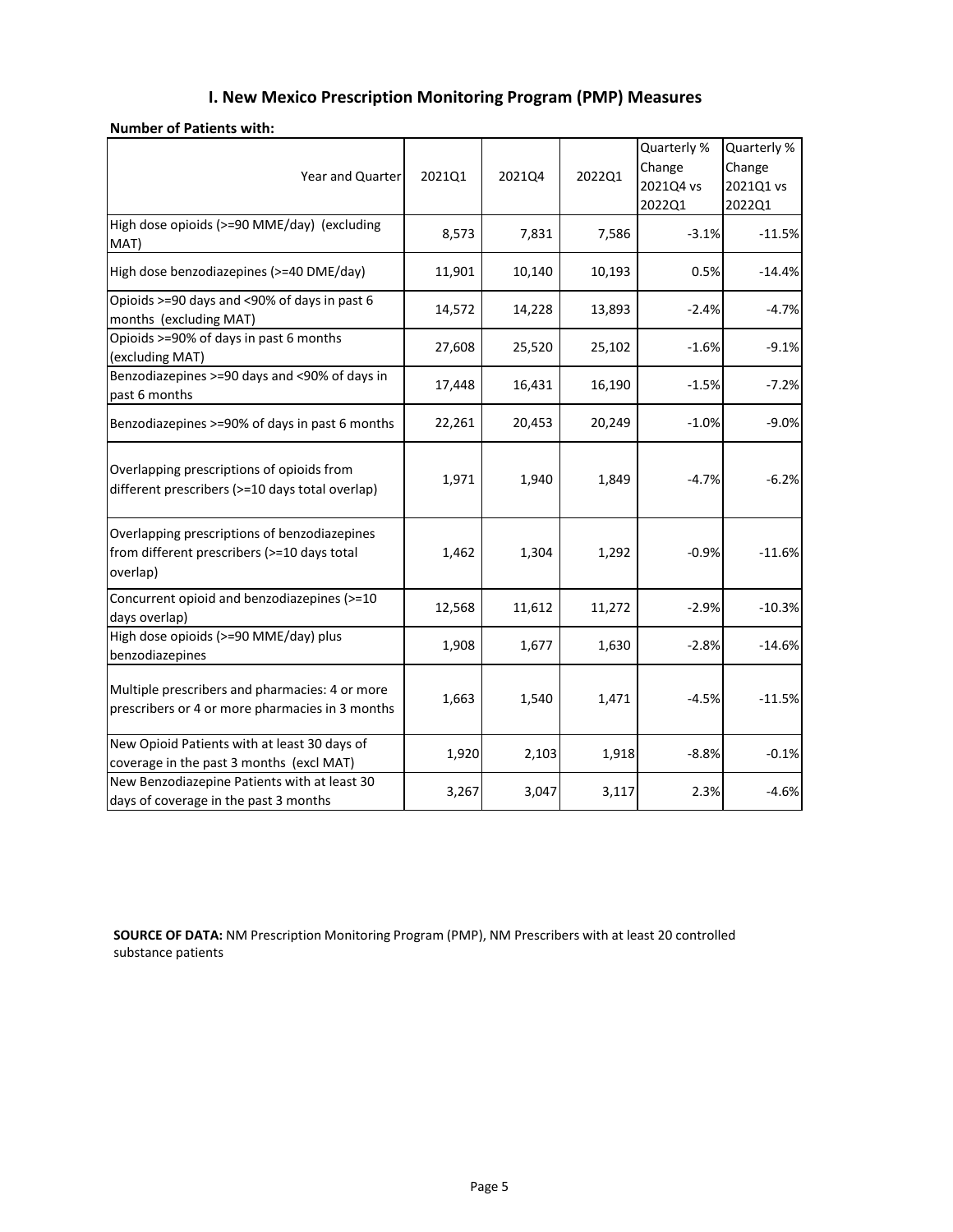| Year and Quarter                                                                                    | 202101  | 202104         | 202201         | Change<br>2021Q4 vs<br>2022Q1 | Quarterly % Quarterly %<br>Change<br>2021Q1 vs<br>2022Q1 |
|-----------------------------------------------------------------------------------------------------|---------|----------------|----------------|-------------------------------|----------------------------------------------------------|
| Total active controlled substance prescribers                                                       | 3,104   | 3,038          | 3,042          | 0.1%                          | $-2.0%$                                                  |
| Prescribers with at least 50% high dose of opioid<br>prescriptions, excluding treatment prescribers | 30      | 23             | 25             | 8.7%                          | $-16.7%$                                                 |
| Prescribers with at least 50% high dose of<br>benzodiazepine prescriptions                          | 111     | 87             | 86             | $-1.1%$                       | $-22.5%$                                                 |
| Prescribers with at least 25% of patients having<br>concurrent opioids and benzodiazepines          | 4       | $\overline{2}$ | $\overline{2}$ | 0.0%                          | $-50.0%$                                                 |
| Some PMP Use: Requested reports on at least 25% of<br>patients estimated to require them            | 1,774   | 1,846          | 1,817          | $-1.6%$                       | 2.4%                                                     |
| Zero PMP Use: Requested no PMP reports on patients<br>filling Controlled Substances                 | 249     | 211            | 219            | 3.8%                          | $-12.0%$                                                 |
| Number of Patients with PMP reports requested by<br>practitioners                                   | 385,674 | 400,459        | 421,518        | 5.3%                          | 9.3%                                                     |
| % of Chronic opioid users with a PMP request in the past<br>3 months*                               | 83.4%   | 82.8%          | 83.0%          | 0.3%                          | $-0.4%$                                                  |
| % of Chronic benzodiazepine users with a PMP request<br>in the past 3 months*                       | 62.5%   | 60.9%          | 61.8%          | 1.4%                          | $-1.1%$                                                  |
| % of New Opioid Patients with a PMP request in the past<br>3 months**                               | 42.6%   | 46.9%          | 46.4%          | $-0.9%$                       | 9.0%                                                     |
| % of New Benzodiazepine Patients with a PMP request<br>in the past 3 months**                       | 45.3%   | 48.6%          | 47.7%          | $-1.8%$                       | 5.2%                                                     |

| New Mexico Prescribers with at least 20 controlled substance patients: |  |
|------------------------------------------------------------------------|--|
|------------------------------------------------------------------------|--|

\*Chronic users are those with at least 90 days of coverage in six months.

\*\*New patients are those with more than 4 days of coverage in the quarter and none in the prior quarter.

**SOURCE OF DATA:** NM Prescription Monitoring Program (PMP), NM Prescribers with at least 20 controlled substance patients

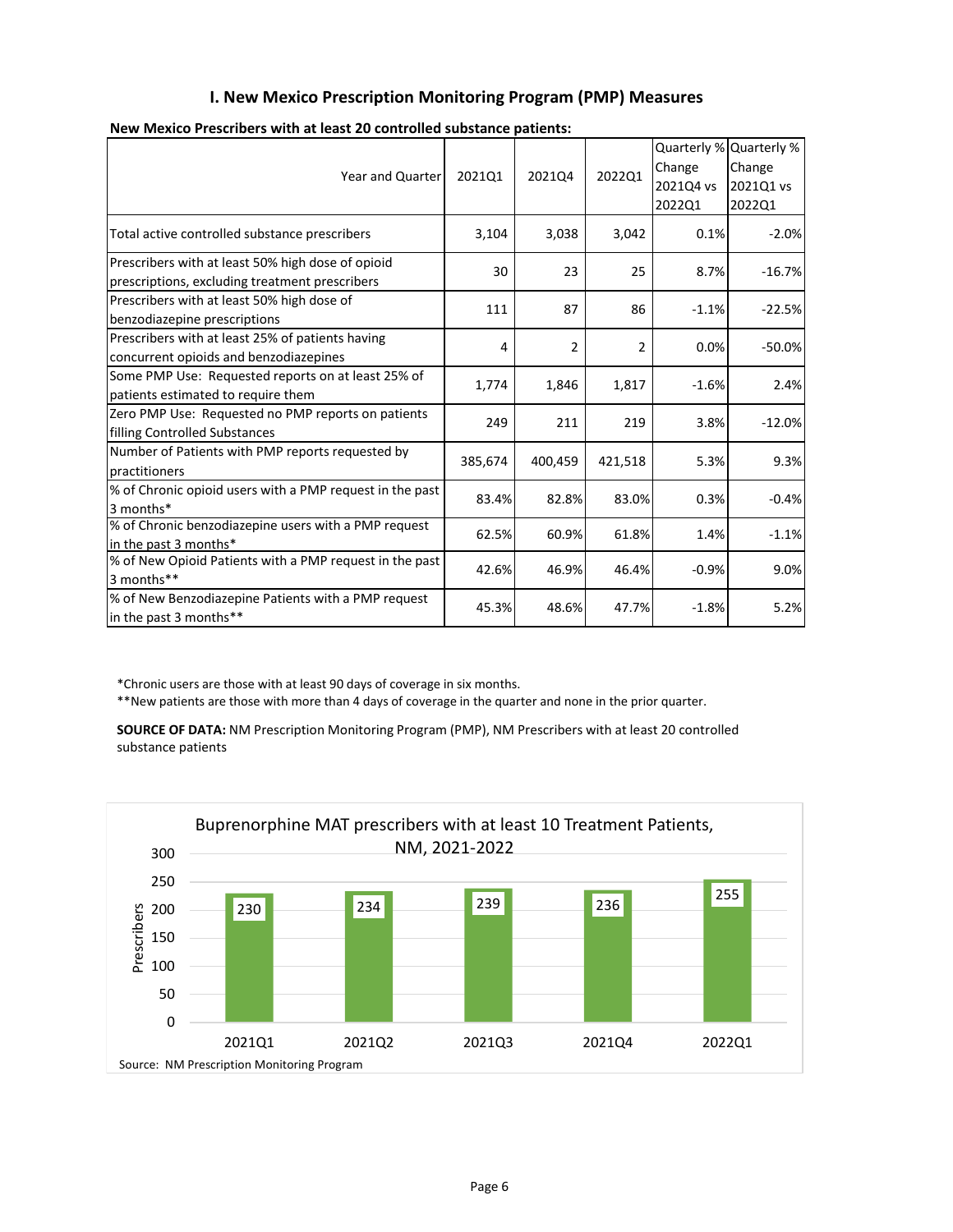## **II. Medication Assisted Treatment (buprenorphine and methadone)**

#### **Measures**

| <b>Year and Quarter</b>                                                     | 202101 | 202104 | 202201 | Quarterly %<br>Change<br>2021Q4 vs<br>2022Q1 | Quarterly %<br>Change<br>2021Q1 vs<br>2022Q1 |
|-----------------------------------------------------------------------------|--------|--------|--------|----------------------------------------------|----------------------------------------------|
| Buprenorphine MAT prescribers with at least 10<br>treatment patients        | 230    | 236    | 255    | 8.1%                                         | 10.9%                                        |
| Buprenorphine MAT patients (>=10 days)                                      | 8,189  | 8,241  | 8,397  | 1.9%                                         | 2.5%                                         |
| Buprenorphine MAT prescriptions filled                                      | 28,974 | 28,033 | 28,793 | 2.7%                                         | $-0.6%$                                      |
| <b>Total Practitioners with DATA Waiver</b>                                 | 1,167  | 1,319  | 1,415  | 7.3%                                         | 21.3%                                        |
| Nurse Practitioners and PAs with DATA Waiver                                | 404    | 483    | 541    | 12.0%                                        | 33.9%                                        |
| <b>Medicaid Methadone Treatment</b>                                         |        |        |        |                                              |                                              |
| Number of distinct individuals with methadone claims<br>paid by NM Medicaid | 6,035  | 6,241  | 5,926  | $-5.0%$                                      | $-1.8%$                                      |
| Number of distinct NM Medicaid providers of<br>methadone                    | 13     | 13     | 14     | 7.7%                                         | 7.7%                                         |

| <b>Methadone Treatment Programs by Survey Date</b>          | Mar 2021 |       | Dec 2021 Mar 2022 |      |      |
|-------------------------------------------------------------|----------|-------|-------------------|------|------|
| Number of Methadone Treatment Programs                      | 21       | 21    | 21                | 0.0% | 0.0% |
| Number of Methadone Treatment Patients in those<br>Programs | 7.235    | 7.335 | 7.377             | 0.6% | 2.0% |

DATA Waivered provider data are as of the last month of the quarter

Sources:

Buprenorphine MAT data: NM Prescription Monitoring Program

Methadone data: NM Human Services Department, State Opioid Treatment Authority; NM Medicaid DATA Waivered providers: US DEA Diversion Control Division